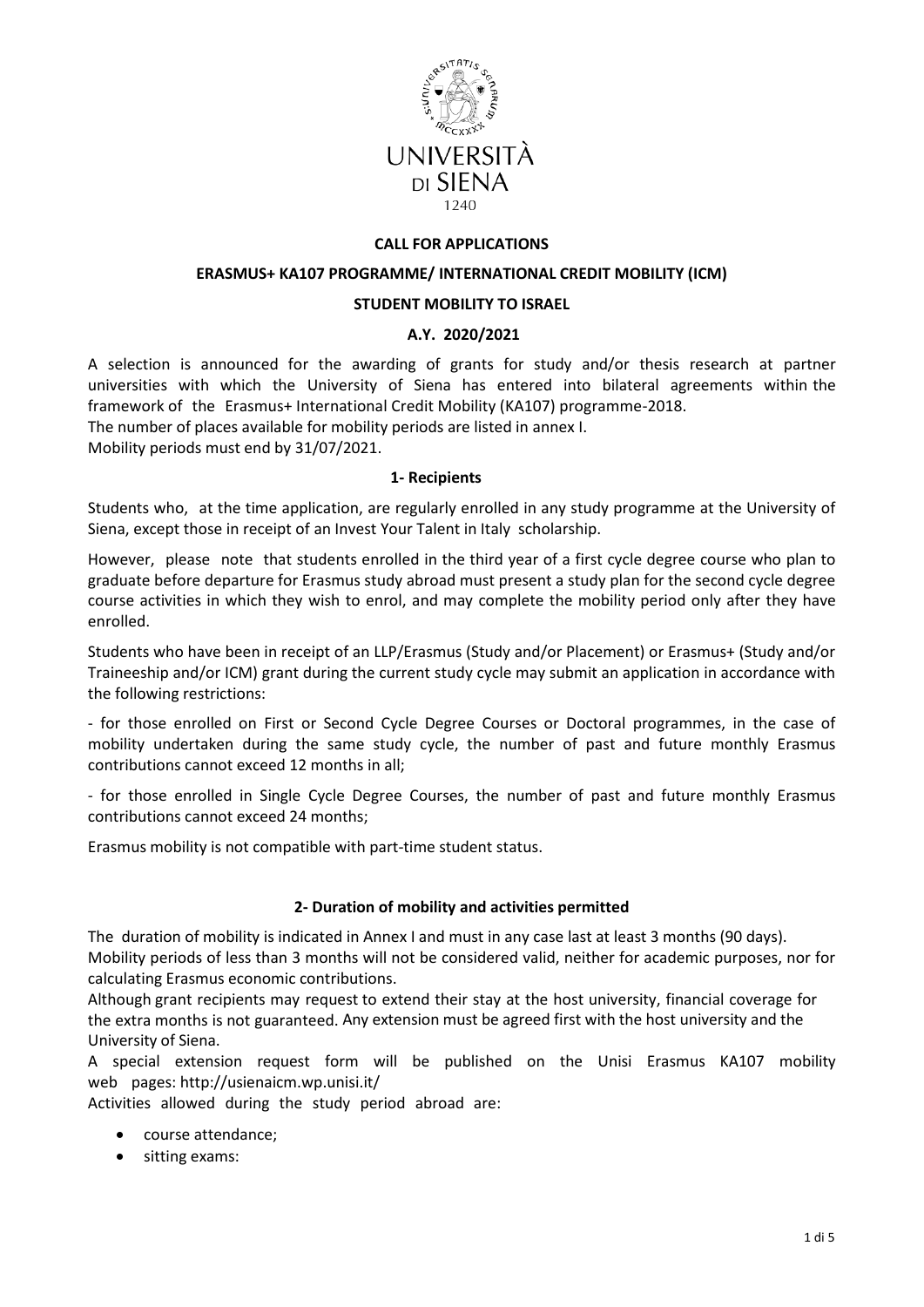• thesis preparation and research activity.

## **3 - Host universities**

Students who intend to apply for the selection may choose up to two destinations from the partner universities listed in Annex I of this notice, in order of preference.

You are advised to consult the website of the Israeli university where you wish to complete your mobility, taking note of the academic offering and the characteristics of the foreign university in terms of required language skills, the academic calendar and anything else of interest for a fruitful study experience.

The subject area which the mobility refers to is indicated in the table next to each Israeli university and priority will be given to students whose plan of study abroad is relevant to the subject area indicated.

# **4 - Submission of applications**

The application must include:

a) the application form;

b) self-certification of examinations passed with the weighted average of marks and/or any academic qualifications already held;

c) copies of documents certifying proficiency in the language of the host country or in English, clearly indicating the level; should there be any doubts in this respect, please contact the Siena University Language Centre (infocla@unisi.it).

These documents must be e-mailed as a single file PDF file to [icm@unisi.it](mailto:icm@unisi.it) by 11:59pm on 25 November 2020.

Grants will in any case be awarded until funding for this purpose is exhausted.

# **5- Evaluation of applications**

Applications will be assessed by the coordinating professors for the mobility grants listed in annex I, taking into account the following elements:

- 1- academic merit:
- 2- consistency of the study plan abroad and the applicant's motivation;
- 3- language proficiency.

## **6- Awarding of the grant**

The list of applicants selected for each destination, approved by a Provision of the General Manager, will be published on the web pages of the International Relations Division.

## **7-Obligations to be fulfilled by recipients**

Selected students who are assigned an Erasmus grant at a partner university must present all the documentation requested by the host university, in accordance with procedures and deadlines.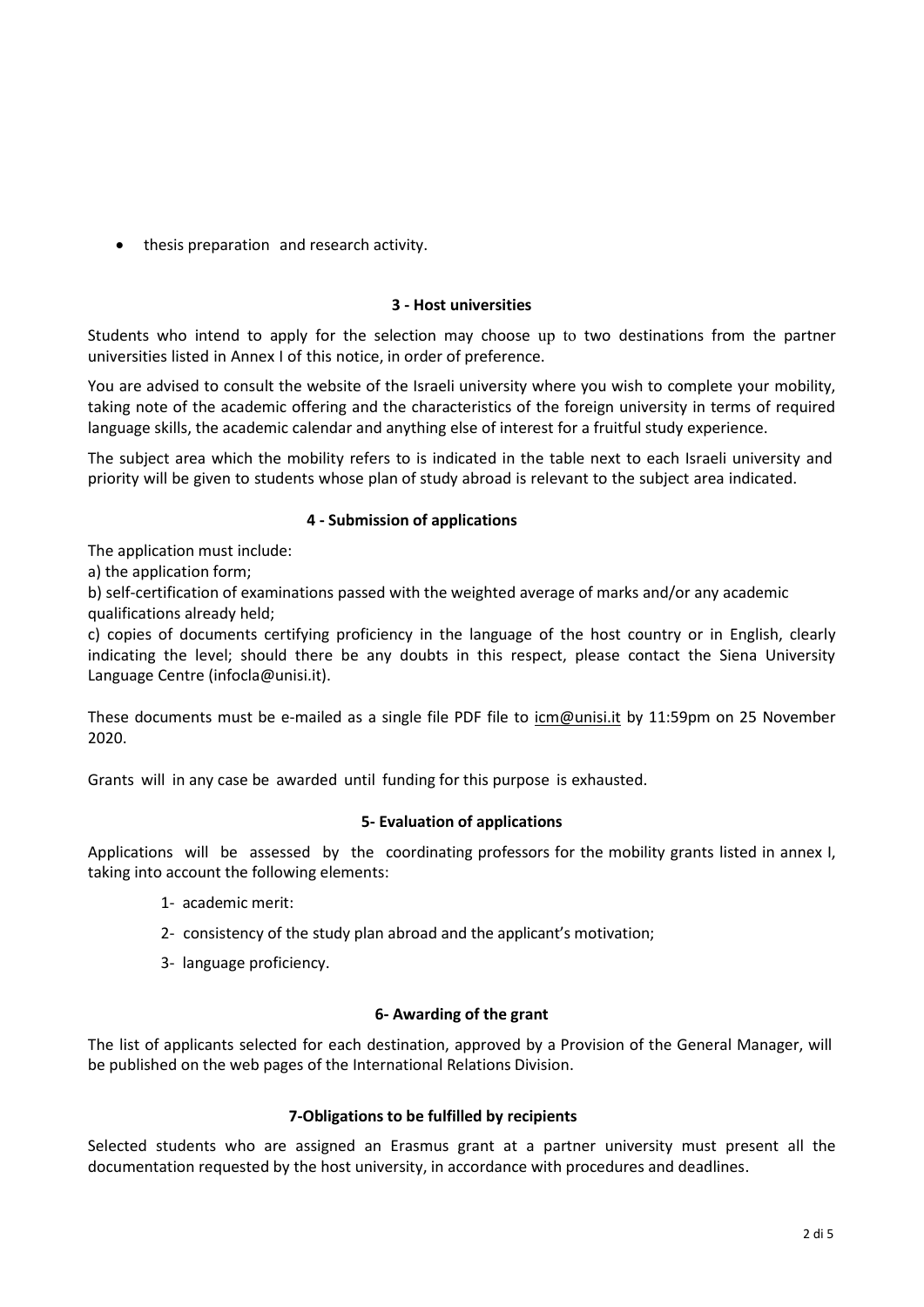The host university has the right to decline admission to those who do not meet the requirements or who do not submit all the required paperwork.

Furthermore, students in receipt of a grant must also deliver the **Financial Agreement**, in duplicate, duly filled out and signed, at least 15 days before their scheduled departure.

Immediately after the actual start of the mobility programme, students must send the "Erasmus Certificate" with the mobility start date to: [icm@unisi.it.](mailto:icm@unisi.it)

Failure to send the certificate with the start date will result in withdrawal of the advance grant payment already disbursed.

Within 10 days of returning from the period of study abroad, students must e-mail to [icm@unisi.it](mailto:icm@unisi.it) the following final documentation as two separate files (PDF format):

- original copy of the Erasmus Certificate with the mobility start and end dates;
- Copy of the Learning Agreement, completed in all sections and duly signed.

The student is also required to fill in, as soon as he/she receives the email from the European mobility management system (sender: replies-will-be-discarded@ec.europa.eu), the final narrative report (EU survey); compilation is compulsory and must be completed in order to receive the balance of the mobility contribution.

#### **8 – Recognition of academic activities carried out during mobility**

#### Before leaving :

1) Before leaving, the student must fill in the Learning Agreement (LA), sign it and submit it to the Students and Course Administration Office (*Ufficio Studenti e Didattica* - USD) of their Department in time for approval by the Academic Board (*Comitato per la Didattica* - CD), i.e. approximately 1 month before departure (2 months if departure is scheduled for September);

- should the deadline for submitting the LA to the host university for the Erasmus registration procedure (application) fall before the date of the Board meeting, the Chair of the Academic Board shall sign the LA, which will subsequently be approved by the Academic Board. The student shall collect a copy to send to the host university.

- should it also be impossible to obtain the signature of the Chair of the Academic Board before the deadline, the student shall take the LA to the International Relations Division to be signed by the Institutional Erasmus Coordinator. The student will collect a copy to send to the host university, while the original will be sent by the Division to the appropriate Students and Course Administration Office.

2) Once the LA has been approved, the Chair of the Academic Board shall sign the "Sending institution – Responsible person's signature" box and the Students and Course Administration Office shall fill in the field for internal use only;

3) Before leaving, the student MUST collect the original LA and take it to the host university for signature. A copy must remain at the Students and Course Administration Office.

#### During mobility :

Should the student need to make any change to the LA, he/she must fill in the *During the mobility*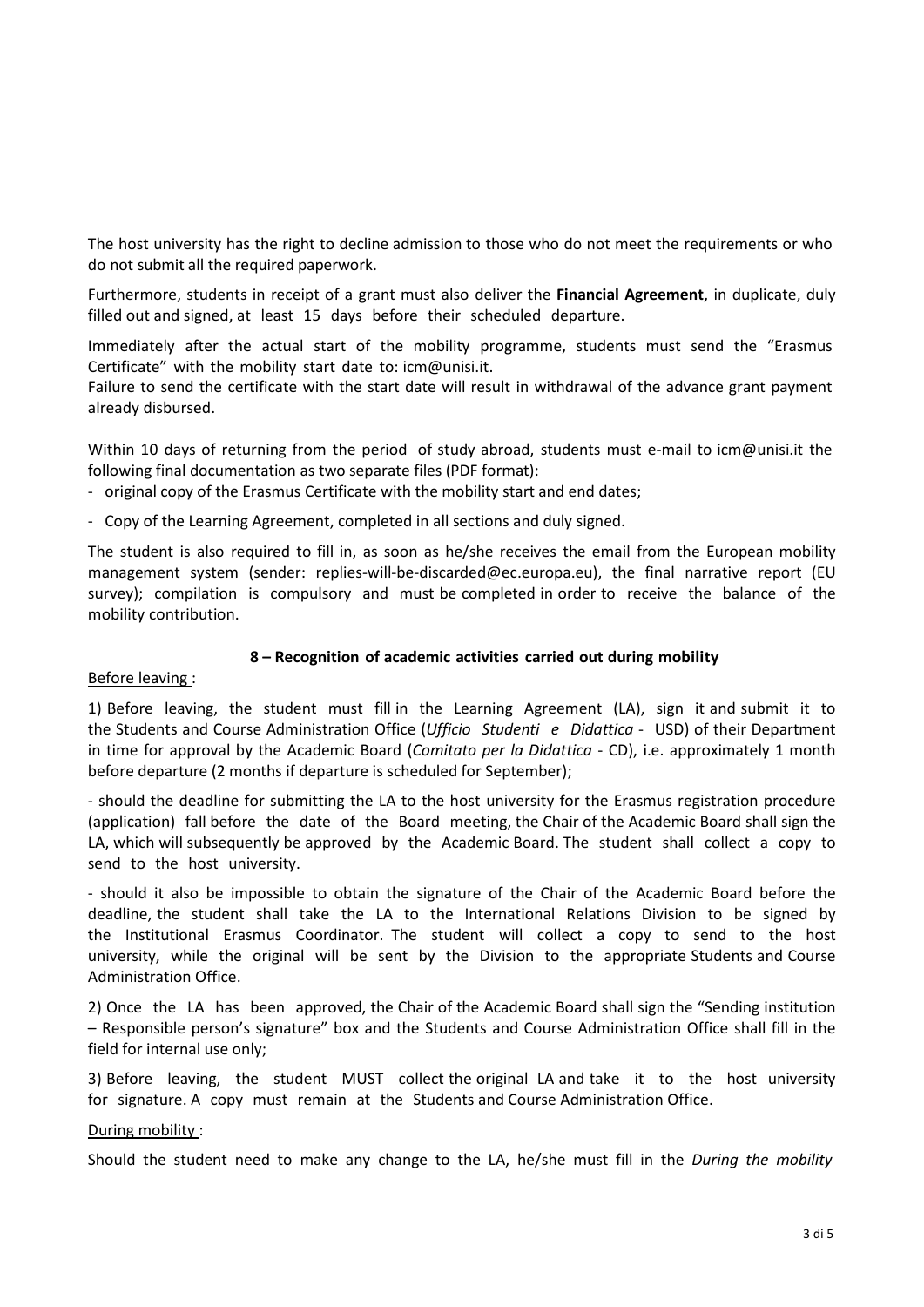section, have it signed by the host university first and then send it by e-mail to the Students and Course Administration Office (within 2 months from the start of the mobility) which will then pass it on to the Academic Board. Upon approval of the variations by the Academic Board, the Students and Course Administration Office will complete the part for which it is responsible and send the document back to the student by e-mail.

## On returning

The student shall deliver the following to the International Relations Division:

- the Erasmus Certificate with the mobility start and end dates, stamped and signed by the host University;

- a copy of the LA (the original must be delivered to the appropriate Students and Course Administration Office);

- copy of the Transcript of records, in which the host university certifies the exams passed during mobility ( the original must be delivered to the appropriate Students and Course Administration Office for recognition).

# **9 - Financial Contributions**

The Erasmus mobility referred to in this notice provides participants with a European contribution structured as follows:

- European contribution of **700 €** per month for food and board;

- European contribution of **360 €** total for travel expenses;

- contribution of **100 €** total for procedures relating to Visa application

The total amount of the contribution will be disbursed as follows:

- a 70% advance payment;

- the 30% balance will be paid on return, after the mandatory delivery of the required documentation and the online submission of the narrative report (EU survey).

To receive the economic benefits, students must enter their bank account details (IBAN of a current account or card registered or co-registered in their name) in the *Segreteria on-line* (Online Student Administration) (Home>Anagrafica, Dati bancari/Scegliere Bonifico bancario o postale) before departure. Some rechargeable cards have a limit on amounts credited. Check these limits before entering the details in *Segreteria on-line*.

The IBAN of accounts registered in the name of third parties only (parents, relations, friends...) are not accepted.

Students resident abroad must also enter their home address in Italy (Home>Anagrafica).

Should the stay be cancelled or interrupted before the 3 months are up, the grant recipient will be required to repay any mobility contributions he/she may have received; this refund is a condition for renewing enrolment in the subsequent course year and for obtaining the academic qualification.

Grant holders shall continue to receive any national study grants or scholarships awarded. Students who